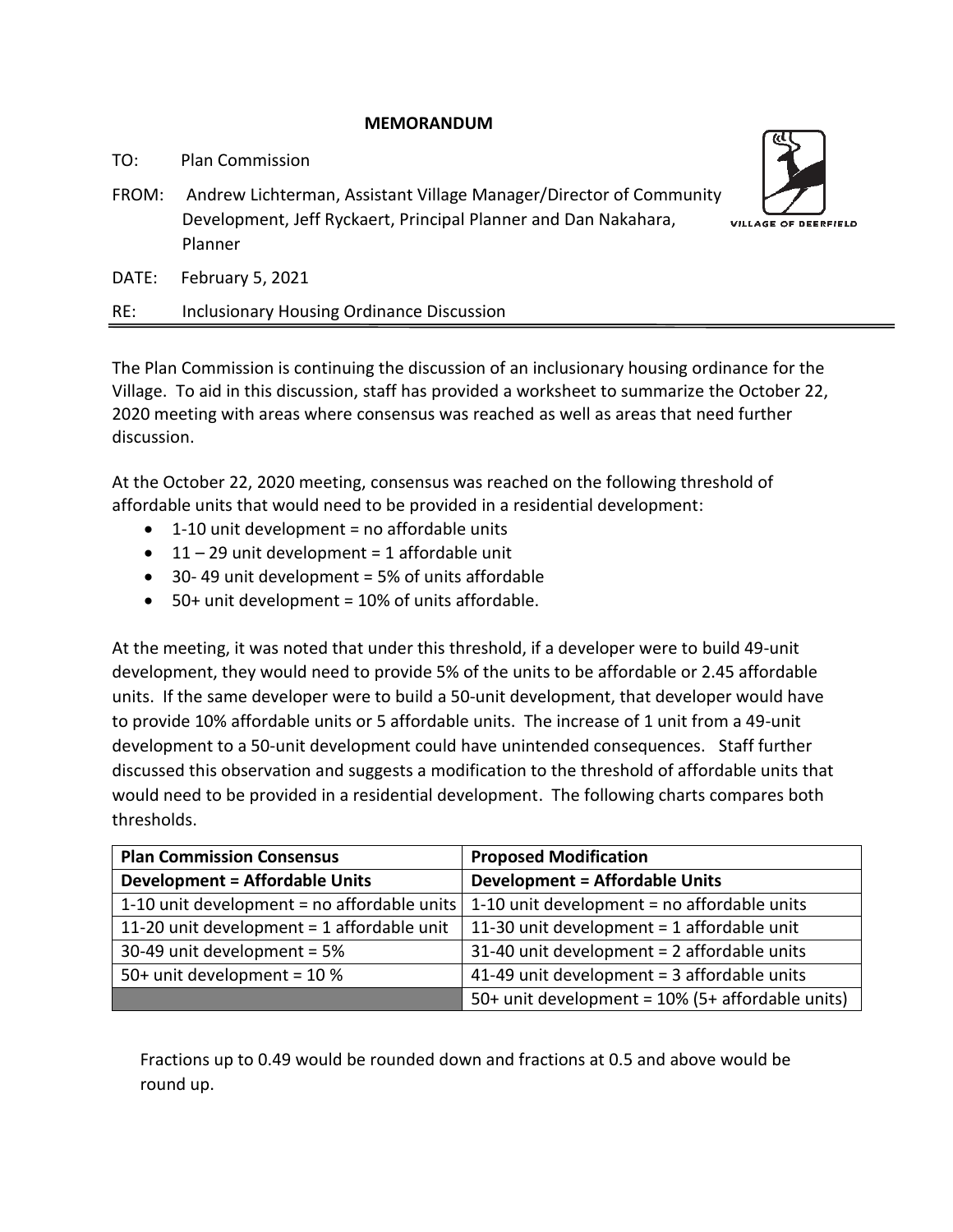

# **Inclusionary Housing Ordinance Worksheet**

## **Part 1:** Defining the Need Reached Consensus

### **1. Primary reason for adopting an inclusionary housing ordinance in Deerfield**

- □ Affordable housing needs
- □ Socioeconomic integration
- □ Workforce Retention and Attraction

There is a need to adopt inclusionary housing ordinance to address lack of housing for low and moderate -income households. Proceeding with an ordinance brings consistency and equitable application in a uniform manner to residential development in the Village.

## **Part 2:** Program Structure Reached Consensus

#### **1. Type of Program**

□ Mandatory

#### **2. Type of Development**

- □ Ownership
- □ Rental

### **3. Project Threshold Size\***

- □ 11-29 Unit Project = 1 Affordable Unit
- □ 30-49 Unit Project = 5% Affordable Units
- □ 50+ Unit Project = 10% Affordable Units

\*See proposed modification in Staff memo.

Mandatory ordinance requiring developers to provide specified number/ percentage of affordable units in all new development covered by ordinance.

Both types of development are included in the ordinance.

Also known as the "trigger," this is the minimum size project that is covered by the ordinance for rental and ownership types. The affordable units within an otherwise market-rate development must be affordable to households earning at or below a defined income level.

## **Part 3:** Detailed Ordinance Changes Reached Consensus

#### **1. Affordability Thresholds for Rental Units**

- 0-49 Unit Project = 120% AMI
- $\Box$  50+ Unit Project = 1/2 units at 100% AMI and 1/2 units at 120% AMI

#### **2. Affordability Threshold for Ownership Units**

□ All units at 120% AMI

#### **3. Priority Eligibility Requirements**

- □ Work in private or public corporation within the Village limits
- □ Lives in Village

An affordable unit is an owner-occupied or rental unit that is available to households with incomes that do not exceed a percentage of the Chicago-Joliet-Naperville, IL HUD Metro Fair Market Rate Area Median Income (AMI), as established and defined in the annual schedule published by HUD, and adjusted for household size. The ordinance determines the affordability as a percentage of Area Median Income (AMI).

Priority to people who work OR live in the Village limits. No priority given to age. This is for the initial waitlist. Once a person is in an affordable unit, they may stay as long as their income qualifies.